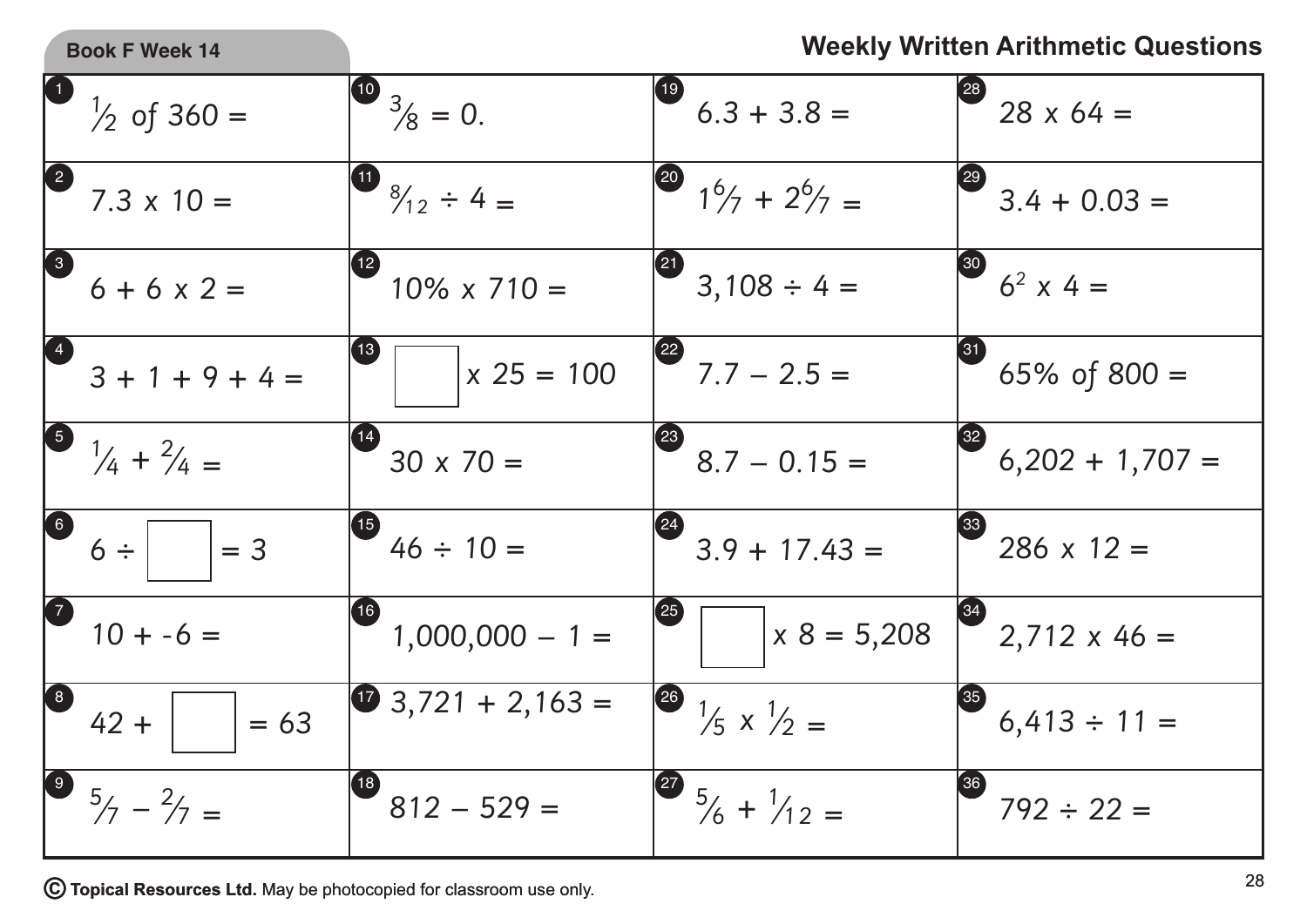

## **Book F Week 15 Weekly Written Arithmetic Questions**

|                                   | $7 + 7^2 =$                                     | $\frac{10}{5}$ $\frac{5}{8}$ = 0.                 | $19$ 24 x 29 =                                                      | <sup>23</sup> <sup>1</sup> / <sub>9</sub> $\times$ <sup>1</sup> / <sub>2</sub> = |
|-----------------------------------|-------------------------------------------------|---------------------------------------------------|---------------------------------------------------------------------|----------------------------------------------------------------------------------|
|                                   | $\div 8 = 8$                                    | $\bullet$ 289 + 796 =                             | $\begin{bmatrix} 20 \\ 2,127 + 9,012 \end{bmatrix}$                 | $\begin{bmatrix} 29 \\ 4.6 + 0.03 \end{bmatrix}$                                 |
| 3                                 | $+ 18 = 16$                                     | $\begin{bmatrix} 2 & 901 & -238 \end{bmatrix}$    | $3^{3} \times 2 =$                                                  | $35\% \times 300 =$                                                              |
|                                   | $1\frac{1}{2} \times 23 =$                      | $\begin{bmatrix} 0 \\ 40 \times 70 \end{bmatrix}$ | $7.6 - 2.86 =$                                                      | $\frac{31}{4}$ $\frac{1}{4}$ + $\frac{1}{8}$ =                                   |
| $\overline{\mathbf{5}}$           | $19 - 4 \times 2 =$                             | $10\% \text{ of } 720 =$                          | <sup>23</sup> $2^{1}/2 \times 24 =$                                 | $4 \times$<br>$= 1,464$                                                          |
| $\bullet$                         | $-6 = 10$                                       | $\begin{pmatrix} 15 & 6/7 & -4/7 \end{pmatrix} =$ | $1^2/9 + 3^8/9 =$                                                   | $\begin{bmatrix} 33 \\ 724 \times 11 \end{bmatrix}$                              |
|                                   | $2 \times 439 =$                                | $x 20 = 60$                                       | $4.6 + 2.8 =$                                                       | $34$ 2,714 x 33 =                                                                |
|                                   | $\begin{vmatrix} 8 \\ 1/2 \end{vmatrix}$ x 37 = | $\begin{bmatrix} 0 \\ 81 \div 10 \end{bmatrix}$   | $\begin{bmatrix} 28 \\ 7.2 + 14.91 \end{bmatrix}$                   | $\left( \frac{35}{2} \right)$<br>$1,860 \div 12 =$                               |
| $\begin{pmatrix} 9 \end{pmatrix}$ | $100,000 - 1 =$                                 | $\begin{bmatrix} 8 \\ 3/13 \end{bmatrix}$ ÷ 4 =   | $\begin{bmatrix} 27 \\ 8.8 \times 1 \end{bmatrix}$ / <sub>2</sub> = | $5,920 \div 16 =$                                                                |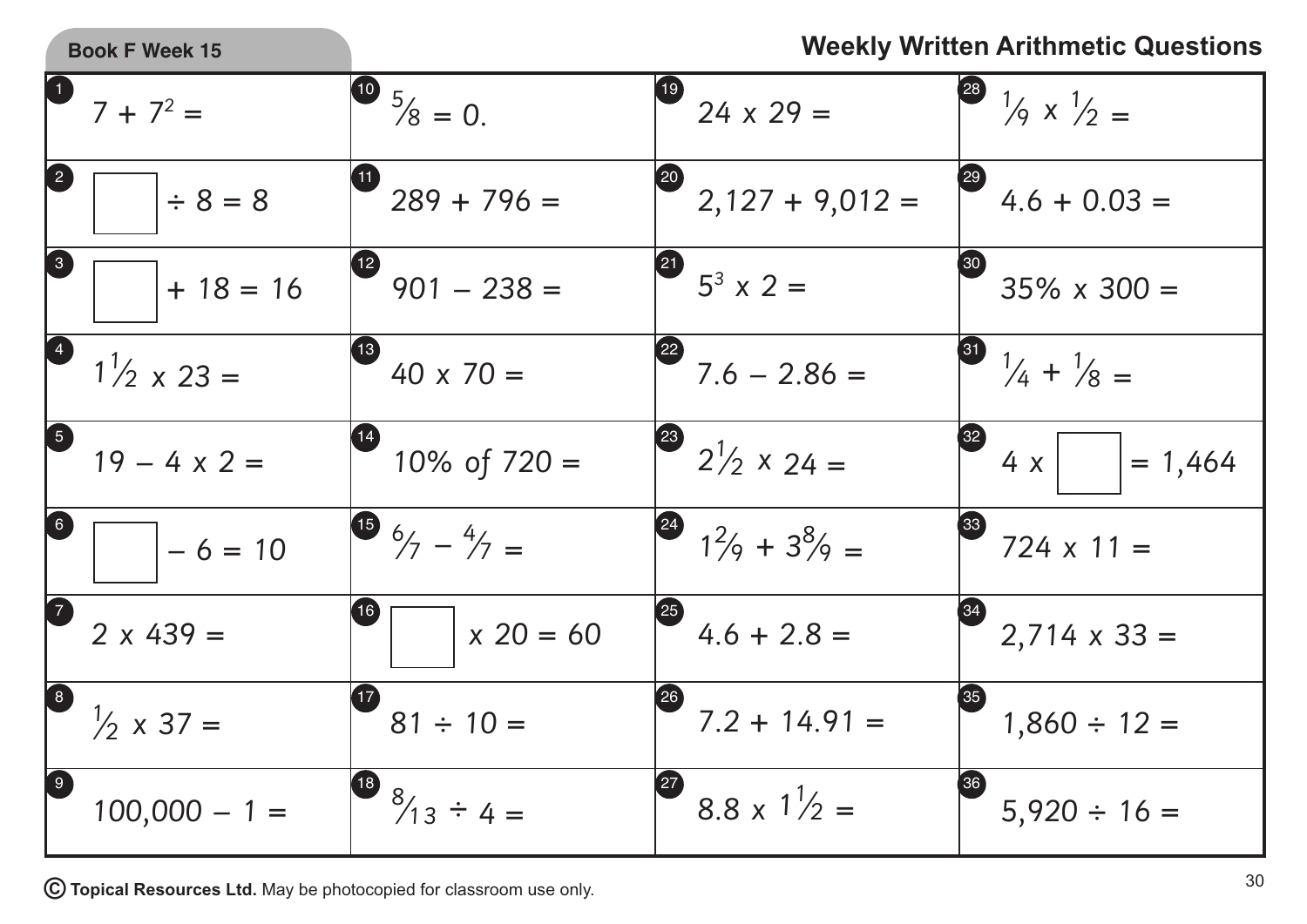|                                                 | <b>Book F Week 16</b>                             |                                                               |                                            | <b>Weekly Written Arithmetic Questions</b>       |
|-------------------------------------------------|---------------------------------------------------|---------------------------------------------------------------|--------------------------------------------|--------------------------------------------------|
|                                                 | $10 \times 8.6 =$                                 | $\frac{10}{6}$ $\frac{6}{8} \div 4 =$                         | (19)<br>$712 - 394 =$                      | <sup>28</sup> $\frac{7}{9} + \frac{1}{3} =$      |
| $\left( 2\right)$                               | $(3 + 3) \times 2 =$                              | 60<br>$84 \div 10 =$                                          | [20]<br>$7.8 - 0.1 =$                      | (29)<br>$7.04 + 0.09 =$                          |
|                                                 | $\frac{1}{4}$ of 360 =                            | $\frac{12}{8} = 0.$                                           | $1\frac{3}{8} + 7\frac{5}{8} =$            | $\frac{30}{3}/8 - \frac{1}{4} =$                 |
|                                                 | $+24=39$                                          | 13)<br>$x 25 = 200$                                           | (22)<br>$1,936 \div 4 =$                   | 31<br>$4,173 + 5,746 =$                          |
|                                                 | $\begin{bmatrix} 5 & 3/8 + 4/8 = 1 \end{bmatrix}$ | $10,000 - 3 =$                                                | $\left( 23\right)$<br>$4.6 + 17.29 =$      | $\left( \frac{32}{2} \right)$<br>8x<br>$= 5,232$ |
| $\begin{bmatrix} 6 \end{bmatrix}$               | $48 \div$<br>$= 48$                               | $\begin{pmatrix} 15 \end{pmatrix}$<br>$10\% \text{ of } 70 =$ | (24)<br>$6.9 - 1.65 =$                     | $\left( 33 \right)$<br>$286 \times 12 =$         |
| 7                                               | $4 - -2 =$                                        | $\begin{bmatrix} 16 & 5/6 - 1/6 \end{bmatrix}$                | $\left( 25\right)$<br>$47 \times 82 =$     | $4,726 \times 36 =$                              |
| $\left[ \begin{array}{c} 8 \end{array} \right]$ | $2 + 4 + 2 + 6 =$                                 | $^{\prime}$ 17<br>$728 + 856 =$                               | (26)<br>$\frac{4}{6} \times \frac{2}{8} =$ | 35<br>$9,141 \div 11 =$                          |
| $\overline{9}$                                  | $40 \times 60 =$                                  | 18)<br>$7.8 + 4.7 =$                                          | $\left( 27\right)$<br>$4^2 + 1^3 =$        | 36<br>$7,520 \div 32 =$                          |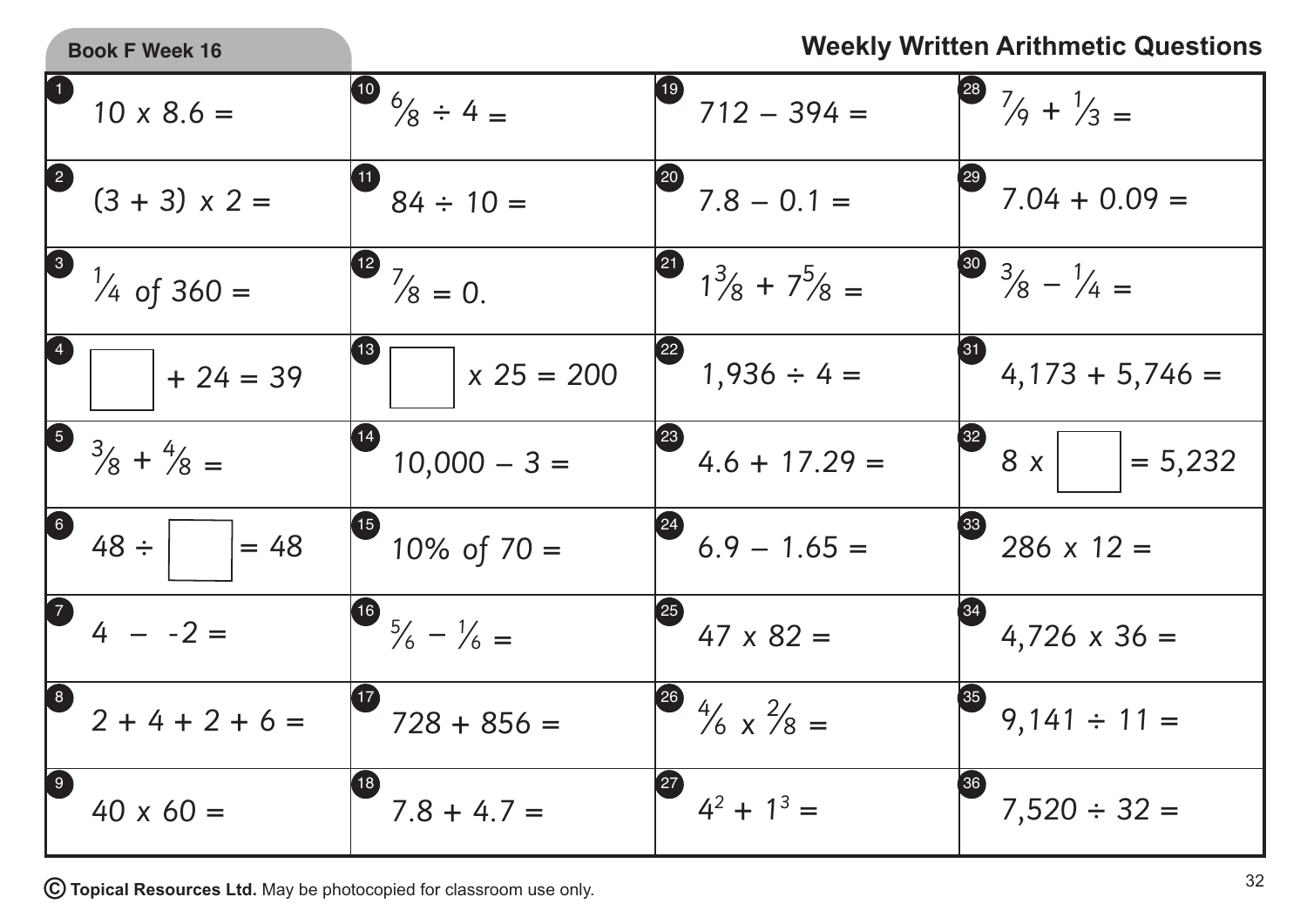|                                                 | <b>Book F Week 17</b>                            |                                                                        |                                    | <b>Weekly Written Arithmetic Questions</b>                   |
|-------------------------------------------------|--------------------------------------------------|------------------------------------------------------------------------|------------------------------------|--------------------------------------------------------------|
|                                                 | $127 \times 1 =$                                 | $\left( \begin{matrix} 10 \end{matrix} \right)$<br>$10\% \times 349 =$ | $\frac{19}{5} + \frac{3}{5} =$     | <sup>28</sup> $\frac{1}{7} + \frac{1}{21} =$                 |
|                                                 | $\div 6 = 3$                                     | $380 \div 100 =$                                                       | $336 \div 7 =$                     | $1.74 + 0.01 =$                                              |
| 3                                               | $10 - 1 \times 2 =$                              | $\bullet$ $\frac{6}{8} \div 3 =$                                       | 21<br>$17.5 - 4.6 =$               | 30<br>$9,229 + 4,229 =$                                      |
|                                                 | $\begin{pmatrix} 4 & 1/2 & x & 75 \end{pmatrix}$ | $\begin{pmatrix} 13 \end{pmatrix}$<br>40% of $80 =$                    | $2.6 + 4.71 =$                     | <sup>3</sup> $\frac{7}{12} - \frac{1}{6} =$                  |
| $\overline{\mathbf{5}}$                         | $1^3 + 2 =$                                      | $\bigcup_{2}$ of 1,000 =                                               | $1^2/7 - 3/7 =$                    | $x 7 = 4,788$                                                |
| $\left( 6\right)$                               | $2 \times 872 =$                                 | $\begin{pmatrix} 15 & 7/9 & -2/9 \end{pmatrix}$                        | (24)<br>$18.3 - 2.05 =$            | $\begin{array}{c} \n 33 \n \end{array}$<br>$126 \times 11 =$ |
| $\boldsymbol{D}$                                | $9 -$<br>$= 1$                                   | $95% \text{ of } 60 =$                                                 | (25)<br>66 $\times$ 74 =           | $8,496 \times 43 =$                                          |
| $\left  \begin{array}{c} 8 \end{array} \right $ | $+ 24 = 44$                                      | $263 + 794 =$                                                          | $\frac{1}{3} \times \frac{1}{4} =$ | $5,484 \div 12 =$                                            |
| $\left[9\right]$                                | $= 160$<br>40x                                   | $8,001 - 2,862 =$                                                      | 27<br>$4^2 \times 2^2 =$           | 36<br>$3,456 \div 36 =$                                      |